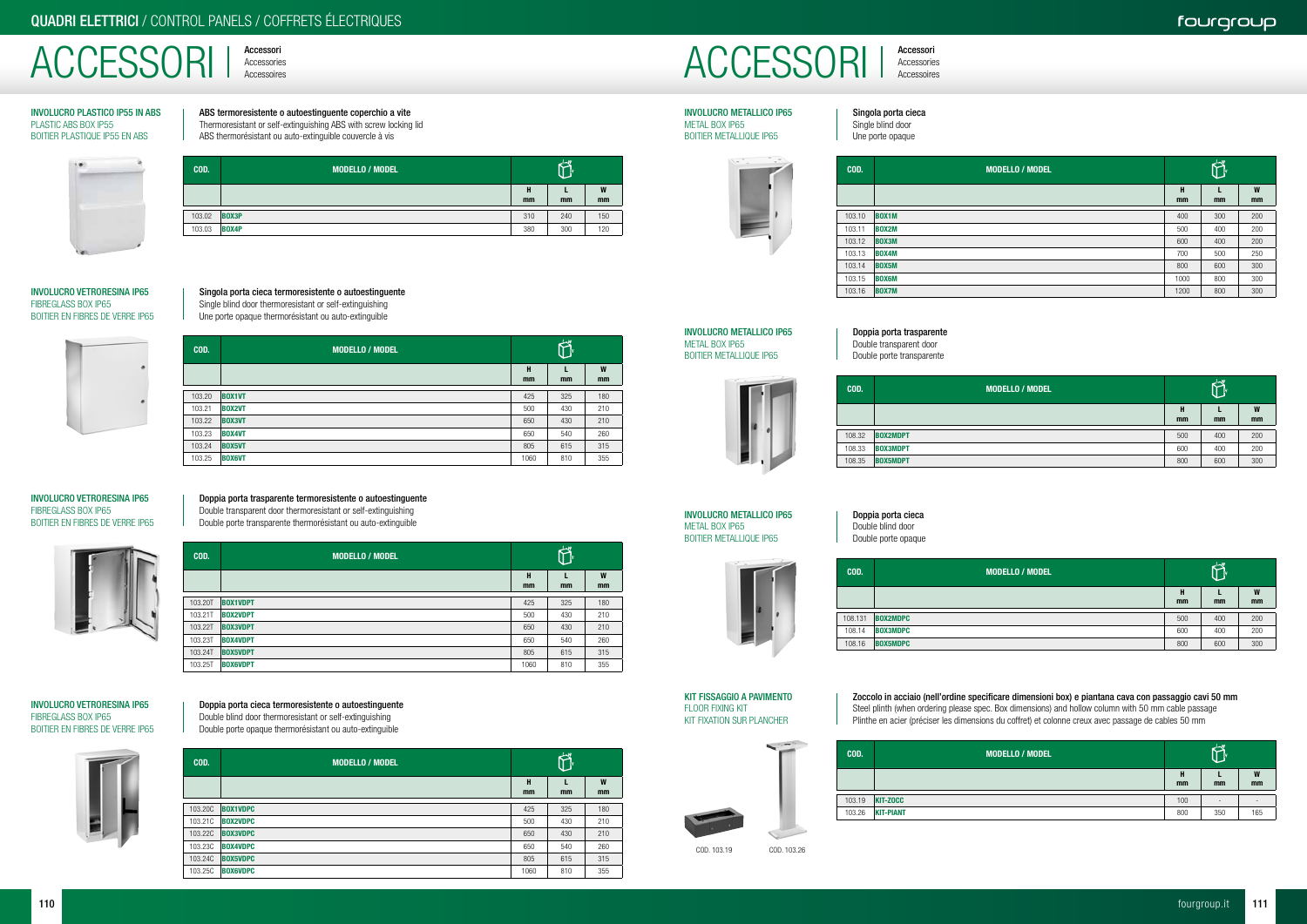Accessori



Accessori



Per contenimento quadri elettrici For containing control panels Pour contenir les coffrets électriques



### CASSA STRADALE IN VETRORESINA IP44 FIBREGLASS ROAD BOX IP44 BOITIER ROUTIERS EN FIBRES DE VERRE IP44

### Per contenimento quadri elettrici, con zoccolo per installazione a pavimento For containing control panels, with plinth for floor installation

Pour contenir les coffrets électriques, avec plinthe pour fixation sur plancher





| COD.   | <b>MODELLO / MODEL</b> | $L_{\mathbf{w}}$<br><b>INTERNO / INTERNAL</b><br>47 |      |         | ⊥∽w     | <b>FRITERNO</b> / EXTERNAL |         |
|--------|------------------------|-----------------------------------------------------|------|---------|---------|----------------------------|---------|
|        |                        | Н<br>mm                                             | mm   | W<br>mm | Н<br>mm | mm                         | W<br>mm |
| 108.40 | <b>QVT60</b>           | 873                                                 | 517  | 260     | 900     | 546                        | 308     |
| 108.41 | <b>QVT80</b>           | 1365                                                | 640  | 375     | 1760    | 720                        | 450     |
| 108.42 | <b>QVT120</b>          | 1715                                                | 1055 | 375     | 1750    | 1135                       | 450     |

| COD.   | <b>MODELLO / MODEL</b> | <b>INTERNO / INTERNAL</b> |         |         | $4-w$   | <b>ESTERNO / EXTERNAL</b> |         |
|--------|------------------------|---------------------------|---------|---------|---------|---------------------------|---------|
|        |                        | н<br>mm                   | L<br>mm | W<br>mm | н<br>mm | mm                        | W<br>mm |
| 108.43 | <b>QPZ663</b>          | 450                       | 500     | 265     | 600     | 600                       | 300     |
| 108.44 | <b>QPZ963</b>          | 750                       | 500     | 265     | 900     | 600                       | 300     |
| 108.45 | <b>QPZ983</b>          | 750                       | 750     | 265     | 900     | 850                       | 300     |
| 108.46 | <b>QPZ1283</b>         | 1050                      | 750     | 265     | 1200    | 850                       | 300     |
| 108.47 | <b>QPZ12113</b>        | 1050                      | 1000    | 265     | 1200    | 1100                      | 300     |

### Due vani separati con zoccolo integrato

Two separate compartments with integrated plinth

Deux chambres separees avec socle intégré

### ARMADIO IP55 BOX IP55 ARMOIRE IP55

| COD.   | <b>MODELLO / MODEL</b> |   | $L_{\mathbf{N}}W$<br><b>INTERNO / INTERNAL</b> |     |         | $L-W$<br><b>FIGURE 1</b> ESTERNO / EXTERNAL |     |         |
|--------|------------------------|---|------------------------------------------------|-----|---------|---------------------------------------------|-----|---------|
|        |                        |   | н<br>mm                                        | mm  | W<br>mm | Н<br>mm                                     | mm  | W<br>mm |
| 108.84 | <b>BOX2V1840</b>       | A | 883                                            | 562 | 428     | 1840                                        | 580 |         |
|        |                        | B | 523                                            | 562 | 428     |                                             |     | 460     |
| 108.85 | <b>BOX2V1390</b>       | A | 523                                            | 562 | 298     | 1390                                        |     | 330     |
|        |                        | B | 433                                            | 562 | 298     |                                             | 580 |         |

Singola porta cieca con zoccolo e contropiastra interna

Single blind door with steel plinth and internal plate

Une porte opaque avec plinthe et plaque interne





| COD.   | <b>MODELLO / MODEL</b> | $L_{m}W$ |     |         | للامله<br>+ZOCCOLO / +PLINTH |     |         |
|--------|------------------------|----------|-----|---------|------------------------------|-----|---------|
|        |                        | н<br>mm  | mm  | W<br>mm | Н<br>mm                      | mm  | W<br>mm |
|        |                        |          |     |         |                              |     |         |
| 108.86 | <b>BOX1500PC</b>       | 1400     | 800 | 400     | 1500                         | 800 | 400     |
| 108.88 | <b>BOX1700PC</b>       | 1600     | 800 | 400     | 1700                         | 800 | 400     |
| 108.90 | <b>BOX1900PC</b>       | 1800     | 800 | 400     | 1900                         | 800 | 400     |
| 108.93 | <b>BOX2100PC</b>       | 2000     | 800 | 400     | 2100                         | 800 | 400     |

Doppia porta trasparente con zoccolo e contropiastra interna Double transparent door with steel plinth and internal plate Double porte transparente avec plinthe et plaque interne

### ARMADIO DI METALLO IP55 METAL CABINET IP55 ARMOIRE METALLIQUE IP55

| COD.   | <b>MODELLO / MODEL</b> | $L_{\infty}$ W |     | كامك<br>+ZOCCOLO / +PLINTH<br>lн |         |     |         |
|--------|------------------------|----------------|-----|----------------------------------|---------|-----|---------|
|        |                        | н<br>mm        | mm  | W<br>mm                          | н<br>mm | mm  | W<br>mm |
| 108.87 | <b>BOX1500PT</b>       | 1400           | 800 | 400                              | 1500    | 800 | 400     |
| 108.89 | <b>BOX1700PT</b>       | 1600           | 800 | 400                              | 1700    | 800 | 400     |
| 108.91 | <b>BOX1900PT</b>       | 1800           | 800 | 400                              | 1900    | 800 | 400     |
| 108.94 | <b>BOX2100PT</b>       | 2000           | 800 | 400                              | 2100    | 800 | 400     |





| COD.   | <b>MODELLO / MODEL</b>       |
|--------|------------------------------|
| 112.05 | <b>FULL-APP 1 MONO</b>       |
| 112.06 | <b>FULL-APP 1 TRI</b>        |
| 112.07 | <b>FULL-APP 2 MONO</b>       |
| 112.08 | <b>FULL-APP 2 TRI</b>        |
| 112.09 | <b>FULL-APP 3 MONO</b>       |
| 112.10 | <b>FULL-APP 3 TRI</b>        |
| 112 18 | <b>iCONTROL 1 PER "-APP"</b> |
| 112 19 | <b>iCONTROL 2 PER "-APP"</b> |
| 112.00 | <b>DOMINO UP MONO</b>        |
| 112 01 | <b>DOMINO UP TRI</b>         |
| 112.02 | DOMINO UP TRI 20             |
| 105.18 | <b>SIMPLEX UP MONO</b>       |
| 105.19 | <b>SIMPLEX UP TRI</b>        |
| 112.03 | <b>SIMPLEX UP TRI 20 HP</b>  |
| 105.83 | <b>DUPLEX UP MONO</b>        |

| COD.   | <b>MODELLO / MODEL</b>            |
|--------|-----------------------------------|
|        |                                   |
| 105.84 | <b>DUPLEX UP TRI</b>              |
| 112.04 | <b>DUPLEX TRI 20 HP</b>           |
| 105.90 | <b>TRIPLEX MONO</b>               |
| 105.91 | <b>TRIPLEX TRI</b>                |
| 112.15 | <b>TRIPLEX TRI 20 HP</b>          |
| 105.81 | <b>QSE2 EPM TA MONO</b>           |
| 105.82 | <b>OS2 EPT TA TRI</b>             |
| 112.16 | <b>OS2 EPT TA TRI 20</b>          |
| 105.89 | SA1/SLA1                          |
| 105.97 | <b>COMMANDER</b>                  |
| 105.92 | <b>EN-SLA 4/12</b>                |
| 105.95 | EN-QAD1-EN-QAST1-EN-QAVS1 EN12845 |
| 105.96 | <b>EN QAM1/EN12845</b>            |
| 105.87 | <b>QAD1-QAST1-QAVS1 UNI9490</b>   |

|        |                        | 1 I Z.UJ<br>SIMPLEA UP IN ZU NP             |                                          | 100.07 | UNDI-UASI I-UAVSI UNDHUU                                |
|--------|------------------------|---------------------------------------------|------------------------------------------|--------|---------------------------------------------------------|
|        |                        | <b>DUPLEX UP MONO</b><br>105.83             |                                          |        |                                                         |
|        |                        |                                             |                                          |        |                                                         |
|        |                        |                                             |                                          |        |                                                         |
|        |                        |                                             |                                          |        |                                                         |
| COD.   | <b>MODELLO / MODEL</b> |                                             | <b>CARATTERISTICHE / FEATURES</b>        |        |                                                         |
|        |                        |                                             |                                          |        |                                                         |
| 100.33 | <b>POT/1</b>           | Kit potenziometro per frequenza inverter    | Frequency converter potentiometer kit    |        | Kit potentiomètre pour convertisseur de fréquence       |
| 100.34 | <b>SET-P/2</b>         | Contatto pulito gestione 2 set point        | Volt free contact for 2 set points       |        | Contact sec gestion de 2 points de consigne             |
| 100.35 | <b>ROT2P-5,5</b>       | Kit rotazione priorità motore fino a 5,5 Hp | Motor priority rotation kit up to 5,5 Hp |        | Kit rotation priorité moteur jusqu'à 5,5 Hp             |
| 100.36 | <b>ROT2P-10</b>        | Kit rotazione priorità motore fino a 10 Hp  | Motor priority rotation kit up to 10 Hp  |        | Kit rotation priorité moteur jusqu'à 10 Hp              |
| 100.37 | <b>ROT2P-15</b>        | Kit rotazione priorità motore fino a 15 Hp  | Motor priority rotation kit up to 15 Hp  |        | Kit rotation priorité moteur jusqu'à 15 Hp              |
| 100.38 | <b>ROT3P-5,5</b>       | Kit rotazione priorità motore fino a 5,5 Hp | Motor priority rotation kit up to 5,5 Hp |        | Kit rotation priorité moteur jusqu'à 5,5 Hp             |
| 100.39 | <b>ROT3P-10</b>        | Kit rotazione priorità motore fino a 10 Hp  | Motor priority rotation kit up to 10 Hp  |        | Kit rotation priorité moteur jusqu'à 10 Hp              |
| 100.40 | <b>ROT3P-15</b>        | Kit rotazione priorità motore fino a 15 Hp  | Motor priority rotation kit up to 15 Hp  |        | Kit rotation priorité moteur jusqu'à 15 Hp              |
| 100.41 | <b>BY-PASS-7,5</b>     | Kit by pass avaria inverter fino a 7,5 HP   | Inverter fault bypass kit up to 7,5 Hp   |        | Kit de dérivation défaill. convertisseur jusqu'à 7,5 Hp |
| 100.42 | <b>BY-PASS-15</b>      | Kit by pass avaria inverter fino a 15 HP    | Inverter fault bypass kit up to 15 Hp    |        | Kit de dérivation défaill. convertisseur jusqu'à 15 Hp  |
| 100.43 | <b>BY-PASS-25</b>      | Kit by pass avaria inverter fino a 25 HP    | Inverter fault bypass kit up to 25 Hp    |        | Kit de dérivation défaill. convertisseur jusqu'à 25 Hp  |
| 100.44 | <b>BY-PASS-40</b>      | Kit by pass avaria inverter fino a 40 HP    | Inverter fault bypass kit up to 40 Hp    |        | Kit de dérivation défaill. convertisseur jusqu'à 40 Hp  |
| 100.45 | <b>BY-PASS-75</b>      | Kit by pass avaria inverter fino a 75 HP    | Inverter fault bypass kit up to 75 Hp    |        | Kit de dérivation défaill. convertisseur jusqu'à 75 Hp  |

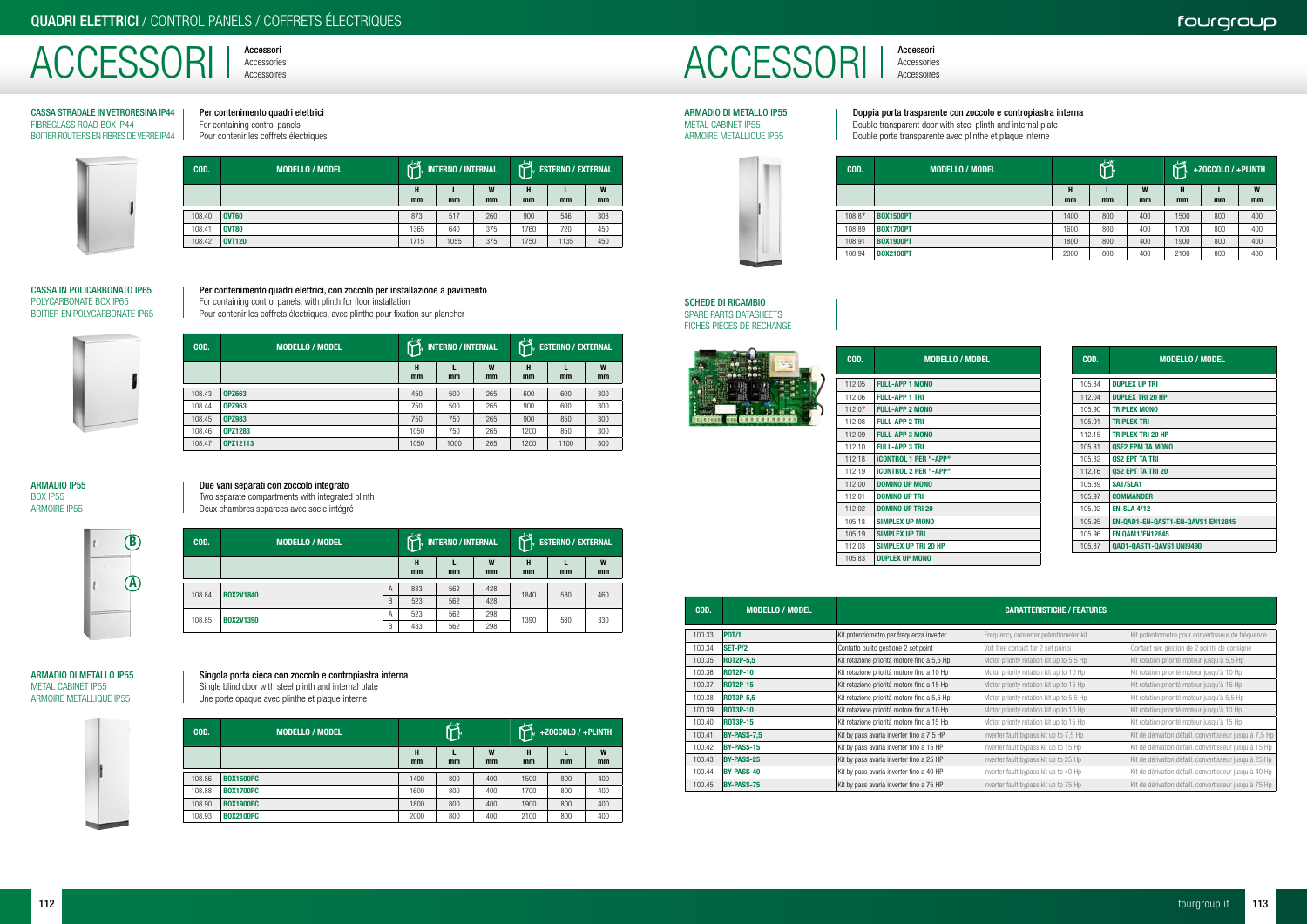# Accessori ACCESSORI | Accessories

Accessori



GALLEGGIANTI FLOAT SWITCHES FLOTTEURS

| COD.    | <b>MODELLO / MODEL</b>                          | <b>CAVO / CABLE</b> |                 |                |  |  |
|---------|-------------------------------------------------|---------------------|-----------------|----------------|--|--|
|         |                                                 | tipo / type         | 0 <sub>mm</sub> | mt             |  |  |
| 105.42  | <b>GALL5N</b>                                   | neoprene            | 0,74            | 5              |  |  |
| 105.43  | <b>GALL 10N</b>                                 | neoprene            | 0,74            | 10             |  |  |
| 105.44  | <b>GALL 15N</b>                                 | neoprene            | 0,74            | 15             |  |  |
| 105.49  | <b>GALL 20N</b>                                 | neoprene            | 0,74            | 20             |  |  |
| 105.40  | <b>GALL 6MC</b>                                 | neoprene            | 0,88            | $6\phantom{1}$ |  |  |
| 105.59  | <b>GALL 10MC</b>                                | neoprene            | 0,88            | 10             |  |  |
| 105.57  | <b>GALL 15MC</b>                                | neoprene            | 0,88            | 15             |  |  |
| 105.58  | <b>GALL 20MC</b>                                | neoprene            | 0,88            | 20             |  |  |
| 105.407 | <b>GALL 6MC-7</b>                               | neoprene            | 0,74            | 6              |  |  |
| 105.597 | <b>GALL 10MC-7</b>                              | neoprene            | 0,74            | 10             |  |  |
| 105.577 | <b>GALL 15MC-7</b>                              | neoprene            | 0,74            | 15             |  |  |
| 105.587 | <b>GALL 20MC-7</b>                              | neoprene            | 0,74            | 20             |  |  |
| 105.38  | <b>CONTRAPPESO / COUNTERWEIGHT / CONTREPOID</b> |                     |                 |                |  |  |

GALL MC

GALL N

Completi di cavo Complete with cable Complet avec câble

### Per quadri serie SOFT e SOFT-APP For SOFT and SOFT-APP control panels

Pour le coffret de séries SOFT et SOFT-APP



KIT DISPLAY ESTERNO EXTERNAL DISPLAY KIT KIT ÉCRAN EXTÉRIEUR

> COD. MODELLO / MODEL 111.091 TR/ADX

4÷20mA piezocapacitive for applications in waste water, anti-clogging (Keller series 36XKY) 4÷20mA piézo-capacitifs pour les applications en eaux usées, anticolmatage (Keller série 36XKY) COD. MODELLO / MODEL ALIMENTAZIONE / POWER CAMPO / RANGE CAVO / CABLE

4÷20mA per applicazioni in acque chiare, senza cavo (Danfoss serie MBS1900) 4÷20mA for applications in clean water, without cable (Danfoss series MBS1900) 4÷20mA pour les applications en eaux claires, sans câble (Danfoss série MBS1900)

**PRESSOSTATO** PRESSURE SWITCH PRESSOSTAT



TRASDUTTORE DI PRESSIONE IP65 IP65 PRESSURE TRANSDUCER TRANSDUCTEUR DE PRESSION IP65



| COD.   | <b>MODELLO / MODEL</b> | ALIMENTAZIONE / POWER | <b>CAMPO / RANGE</b> |
|--------|------------------------|-----------------------|----------------------|
|        |                        | V                     | bar                  |
| 101.27 | <b>SPE/10B</b>         | 12                    | 0:10                 |
| 101.28 | <b>SPE/16B</b>         | 12                    | 0:16                 |
| 101.29 | <b>SPE/25B</b>         | 12                    | 0:25                 |

4÷20mA piezocapacitivi per applicazioni in acque chiare (Keller serie 26Y) 4÷20mA piezocapacitive for applications in clean water (Keller series 26Y) 4÷20mA piézo-capacitifs pour les applications en eaux claires (Keller série 26Y)

COD. MODELLO / MODEL ALIMENTAZIONE / POWER CAMPO / RANGE CAVO / CABLE V bar mt  $108.82$  TL-10  $12$   $12$   $0 \div 10$ 

### TRASMETTITORE DI LIVELLO IP68 IP68 LEVEL CAPACITOR ÉMETTEUR DE NIVEAU IP68

4÷20mA piezocapacitivi per applicazioni in acque reflue, anti-intasamento (Keller serie 36XKY)

TRASMETTITORE DI LIVELLO IP68 IP68 LEVEL CAPACITOR ÉMETTEUR DE NIVEAU IP68



|        |               | bar  | mt |
|--------|---------------|------|----|
|        |               |      |    |
| 108.83 | <b>TLR-10</b> | 0:10 |    |

### Corrente nominale 16A Nominal current 16A

Courant nominal 16A

| COD.   | <b>MODELLO / MODEL</b> | <b>TARATURA / CALIBRATION</b>   | <b>CAMPO / RANGE</b> | DIFFERENZ. / DIFFERENT.   |
|--------|------------------------|---------------------------------|----------------------|---------------------------|
|        |                        | (di fabbrica / standard)<br>bar | bar                  | (minimo / minimum)<br>bar |
| 106.10 | PM/5                   | $1,4 \div 2,8$                  | $1\div 5$            | 0,6                       |
| 106.11 | PM/12                  | $5 \div 7$                      | $3 \div 12$          | 1.5                       |
| 106.14 | <b>KP36</b>            | $\overline{\phantom{a}}$        | $2 \div 14$          | 0.7                       |

4÷20mA per applicazioni in condizioni ambientali gravose, senza cavo (Danfoss serie MBS3000) 4÷20mA for applications in harsh environmental conditions, without cable (Danfoss series MBS3000) 4÷20mA pour applications dans des conditions environnementales difficiles, sans câble (Danfoss série MBS3000)

101.30 SPE/40B 12 0÷40

| COD.   | <b>MODELLO / MODEL</b> | ALIMENTAZIONE / POWER | <b>CAMPO / RANGE</b> |
|--------|------------------------|-----------------------|----------------------|
|        |                        |                       | bar                  |
| 112.11 | SPE/10B-3000           | 12                    | 0:10                 |
| 112.12 | SPE/16B-3000           | 12                    | 0:16                 |
| 112.13 | <b>SPE/25B-3000</b>    | 12                    | $0 \div 25$          |
| 112.14 | <b>SPE/40B-3000</b>    | 12                    | $0 \div 40$          |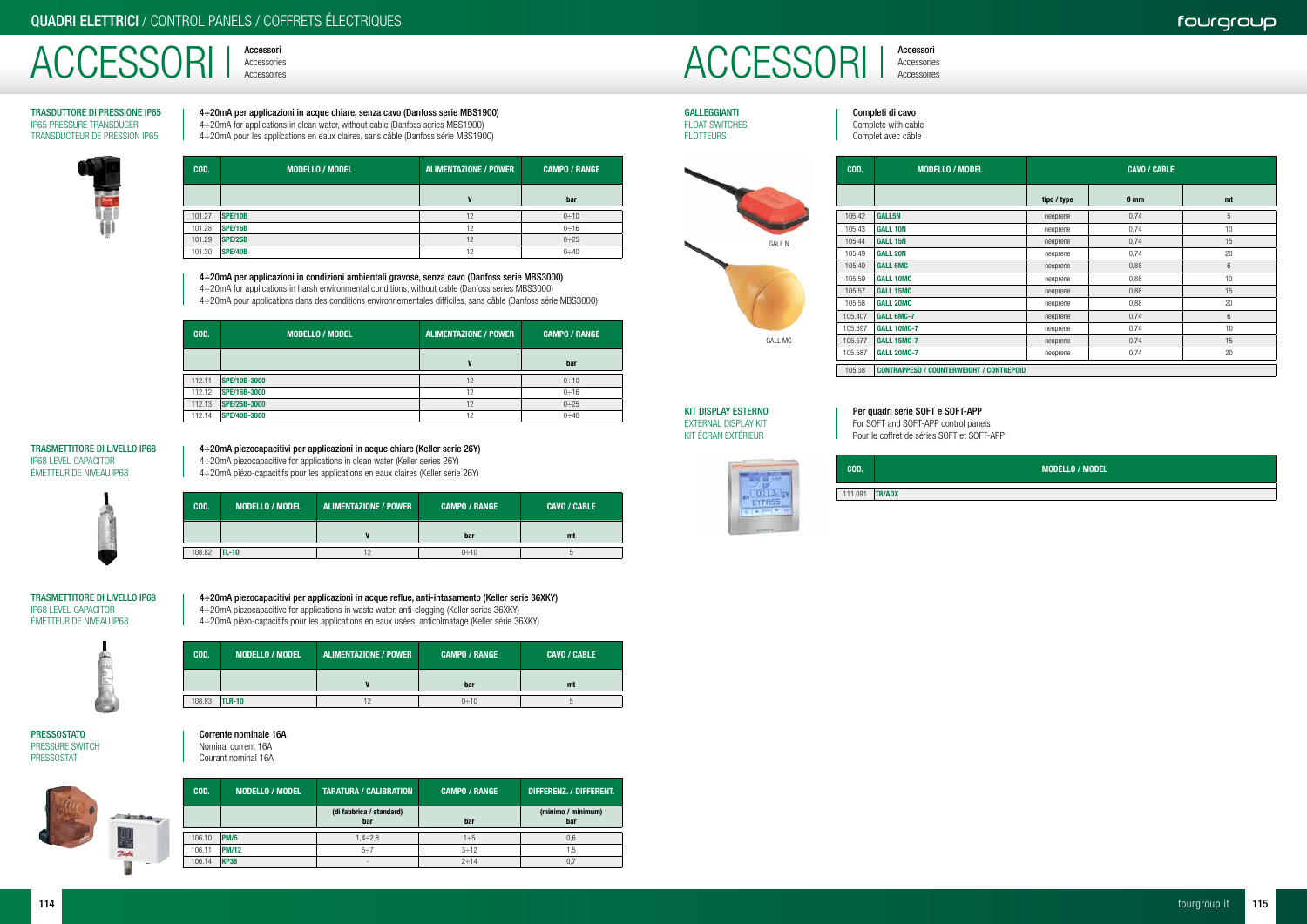ACCESSORI | Accessories

Accessori



### BASI PER GRUPPI PRESSURIZZAZIONE BASES FOR BOOSTER SETS BASES POUR GROUPES DE PRESSION

**COLLETTORI MANIFOLDS** COLLECTEUR

| COD.    | <b>MODELLO / MODEL</b> | <b>DNM</b>         | <b>DNP</b>         | <b>MISURE / MEASURES</b> |         | $\breve{\mathbb{Q}}$     |                |
|---------|------------------------|--------------------|--------------------|--------------------------|---------|--------------------------|----------------|
|         |                        | in                 | in                 | A<br>mm                  | B<br>mm | C<br>mm                  | kg             |
| 106.83  | MAN <sub>01</sub>      | $1"$ $\frac{1}{2}$ | 1"                 | 500                      | 300     | 370                      | $\overline{c}$ |
| 106.84  | <b>MAN 02</b>          | 2"                 | $1"$ $\frac{1}{4}$ | 500                      | 300     | 370                      | 2,5            |
| 106.85  | <b>MAN 03</b>          | $2"$ $\frac{1}{2}$ | $1"$ $\frac{1}{4}$ | 500                      | 300     | 370                      | 3              |
| 106.86  | <b>MAN 04</b>          | 2"                 | $1"$ %             | 700                      | 360     | 370                      | 3              |
| 106.89* | MAN 05*                | 3"                 | $1"$ $\frac{1}{2}$ | 700                      | 360     | 370                      | 13             |
| 106.79  | <b>MAN 06</b>          | $2"$ $\frac{1}{2}$ | $1"$ $\frac{1}{2}$ | 500                      | 300     | 370                      | 3              |
| 106.80  | <b>ASP 01</b>          | $1"$ $\frac{1}{2}$ | 1"                 | 500                      | 300     |                          | $\mathfrak{p}$ |
| 106.81  | <b>ASP 02</b>          | 2"                 | $1"$ %             | 500                      | 300     |                          | $\overline{c}$ |
| 106.82  | <b>ASP 03</b>          | $2"$ $\frac{1}{2}$ | $1"$ $\frac{1}{2}$ | 500                      | 300     |                          | 3              |
| 106.87  | <b>ASP 04</b>          | 3"                 | 2"                 | 700                      | 360     | $\overline{\phantom{a}}$ | 5,5            |
| 106.88* | <b>ASP 05*</b>         | 4"                 | 2"                 | 700                      | 360     |                          | 16             |

| COD.         | <b>MODELLO / MODEL</b>                                                                                                                                                                                         | <b>MISURE / MEASURES</b>    |                          |         | ලි             |
|--------------|----------------------------------------------------------------------------------------------------------------------------------------------------------------------------------------------------------------|-----------------------------|--------------------------|---------|----------------|
|              |                                                                                                                                                                                                                | A<br>mm                     | B<br>mm                  | C<br>mm | kg             |
| 030.10       | <b>BASE 01</b>                                                                                                                                                                                                 | 50                          | 520                      | 245     | 3,5            |
| 030.11       | <b>BASE 02</b>                                                                                                                                                                                                 | 60                          | 615                      | 320     | $\overline{7}$ |
| 030.12       | <b>BASE 03</b>                                                                                                                                                                                                 | 60                          | 700                      | 500     | 16             |
| 030.13       | <b>BASE 04</b>                                                                                                                                                                                                 | 50                          | 280                      | 245     | 1,5            |
| 030.14       | <b>ASTA 01</b>                                                                                                                                                                                                 | 40                          | $\overline{\phantom{a}}$ | 480     | 0,7            |
| 030.17       | <b>ASTA 02</b>                                                                                                                                                                                                 | 60                          | $\sim$                   | 630     | $\mathbf{1}$   |
| 030.15       | <b>PIASTRA 01</b>                                                                                                                                                                                              | $\overline{\phantom{a}}$    | 190                      | 270     | 0,7            |
| 030.16       | <b>PIASTRA 02</b>                                                                                                                                                                                              | $\sim$                      | 310                      | 370     | 0,8            |
| ত<br>c<br>l٥ | в<br>$-$ <sup><math>\vert</math></sup> A $\vert$ $-$<br>$\mathbf{2}$<br>в<br>⊸'A ⊢<br>ᅙ<br>०<br>$\overline{O}$<br>$\overline{a}$<br>$\bullet$<br>c<br>$\bullet$<br>$\circ$ $\circ$<br>۱o<br>$\circ$<br>$\circ$ | $\bf (3)$<br><u>r.</u><br>с | в<br>$\bullet$           | 4       | с              |

\* modello flangiato / flanged model / modèle à bride

| COD.   | <b>MODELLO / MODEL</b> | <b>DNM</b>         | <b>DNP</b>         | <b>MISURE / MEASURES</b> |         | $\widetilde{\otimes}$    |     |
|--------|------------------------|--------------------|--------------------|--------------------------|---------|--------------------------|-----|
|        |                        | in                 | in                 | A<br>mm                  | B<br>mm | C<br>mm                  | kg  |
| 106.94 | <b>MAN 011</b>         | $1"$ $\frac{1}{2}$ | 1"                 | 600                      | 300     | 370                      | 2,4 |
| 106.95 | <b>MAN 021</b>         | 2"                 | $1"$ %             | 600                      | 300     | 370                      | 3   |
| 106.96 | <b>MAN 031</b>         | $2"$ $\frac{1}{2}$ | $1"$ $\frac{1}{2}$ | 600                      | 300     | 370                      | 3,6 |
| 106.97 | <b>MAN 041</b>         | 3"                 | 2"                 | 700                      | 360     | 430                      | 4   |
| 106.90 | <b>ASP 011</b>         | 2"                 | $1"$ $\frac{1}{4}$ | 600                      | 300     | $\overline{\phantom{a}}$ | 2,4 |
| 106.91 | <b>ASP 021</b>         | $2"$ $\frac{1}{2}$ | $1"$ $\frac{1}{2}$ | 600                      | 300     | $\overline{\phantom{a}}$ | 3,6 |
| 106.93 | <b>ASP 031</b>         | 3"                 | 2"                 | 700                      | 360     | -                        | 5,5 |
|        |                        |                    |                    |                          |         |                          |     |



### VALVOLE DI RITEGNO "EUROPA" CHECK BRASS VALVES "EUROPE" CLAPET ANTI-RETOUR "EUROPE"

| COD.   | <b>MODELLO / MODEL</b> | <b>DIAMETRO / DIAMETER</b> | PN |
|--------|------------------------|----------------------------|----|
|        |                        | Øin                        |    |
| 106.50 | <b>VR 050</b>          | 1/2"                       | 25 |
| 106.51 | <b>VR 100</b>          | 4H                         | 25 |
| 106.52 | <b>VR 125</b>          | 1" 1/4                     | 18 |
| 106.53 | <b>VR 150</b>          | 1" 1/2                     | 18 |
| 106.54 | <b>VR 200</b>          | 2"                         | 18 |
| 106.55 | <b>VR 250</b>          | 2"1/2                      | 12 |
| 106.56 | <b>VR 300</b>          | 3"                         | 12 |
| 106.57 | <b>VR 400</b>          | 4"                         | 12 |

VALVOLE A SFERA BALL VALVES VANNE SPHERIQUE

| COD.  | <b>MODELLO / MODEL</b> | <b>DIAMETRO / DIAMETER</b> | <b>PN</b> |
|-------|------------------------|----------------------------|-----------|
|       |                        | Ø in                       |           |
| 06.29 | <b>VS 025</b>          | 1/4"                       | 50        |
| 06.30 | <b>VS 050</b>          | 1/2"                       | 40        |
| 06.31 | <b>VS 100</b>          | 1"                         | 40        |
| 06.32 | <b>VS 125</b>          | 1" 1/4                     | 25        |
| 06.33 | <b>VS 150</b>          | 1" 1/2                     | 25        |
| 06.34 | <b>VS 200</b>          | 2"                         | 25        |



| COD.   | <b>MODELLO / MODEL</b> | <b>DIAMETRO / DIAMETER</b> | <b>PN</b>       |
|--------|------------------------|----------------------------|-----------------|
|        |                        | Ø in                       |                 |
| 106.24 | $ 090 - 200 $          | ייר                        | 18              |
| 106.25 | 090-250                | 2"1/2                      | 12              |
| 106.26 | $ 090 - 300 $          | 3"                         | 12              |
| 106.27 | 090-400                | 4"                         | $\overline{10}$ |

| COD.   | <b>MODELLO / MODEL</b> | <b>DIAMETRO / DIAMETER</b> | <b>PN</b> |
|--------|------------------------|----------------------------|-----------|
|        |                        | Ø in                       |           |
| 106.40 | <b>VSB100</b>          | - 11                       | 40        |
| 106.41 | <b>VSB125</b>          | $1"$ $\frac{1}{4}$         | 30        |
| 106.42 | <b>VSB150</b>          | $1"$ $\frac{1}{2}$         | 25        |
| 106.43 | <b>VSB200</b>          | ייר                        | 25        |

Attacchi maschio/femmina con bocchettone Threaded ends male/female with union tail Attaques mâle/femelle avec tuyau

Zincati Zinc plated Acier galvanizé





Acciaio inox Stainless steel Acier inoxydable



Attacchi femmina/femmina Threaded ends female/female Attaques femelle/femelle



### Attacchi maschio/femmina Threaded ends male/female

Attaques mâle/femelle

 $\frac{1}{2}$ 

Attacchi femmina/femmina Threaded ends female/female Attaques femelle/femelle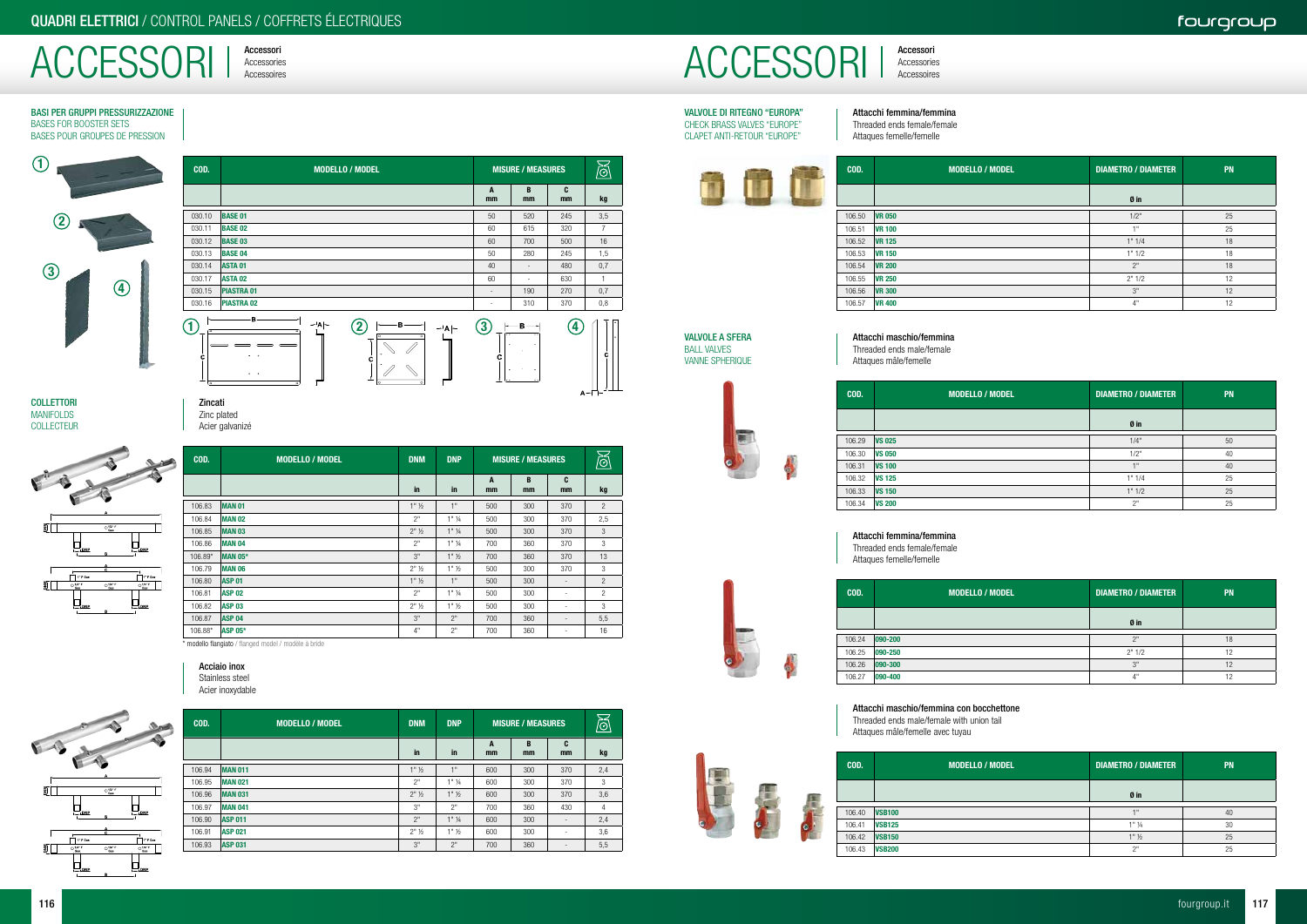# QUADRI ELETTRICI / CONTROL PANELS / COFFRETS ÉLECTRIQUES

Filettate Threaded Fileté

# ACCESSORI | Accessories

Accessori

VALVOLE A PALLA BALL VALVES CLAPETS A BOULE



| COD.   | MODELLO / MODEL | <b>DN</b> | $  \odot  $ |
|--------|-----------------|-----------|-------------|
|        |                 | in        | kg          |
| 107.70 | <b>VP125</b>    | 1" 1/4    | 1,7         |
| 107.71 | <b>VP150</b>    | 1" 1/2    | 2,6         |
| 107.72 | <b>VP200</b>    | 2"        | 4,2         |
| 107.73 | <b>VP250</b>    | 2" 1/2    | 5,5         |

### Flangiate

Flanged

**Clapets** 



| COD.   | <b>MODELLO / MODEL</b> | <b>DN</b> | ଔ    |
|--------|------------------------|-----------|------|
|        |                        |           | kg   |
| 107.50 | <b>VPFL DN50</b>       | 50        | 7,7  |
| 107.51 | <b>VPFL DN65</b>       | 65        | 11   |
| 107.52 | <b>VPFL DN80</b>       | 80        | 15,4 |
| 107.53 | <b>VPFL DN100</b>      | 100       | 22   |
| 107.54 | <b>VPFL DN125</b>      | 125       | 33   |
| 107.55 | <b>VPFL DN150</b>      | 150       | 45   |
| 107.56 | <b>VPFL DN200</b>      | 200       | 90   |
| 107.57 | <b>VPFL DN250</b>      | 250       | 163  |

### PIEDI DI ACCOPPIAMENTO COUPLING FEET PIED D'ACCOUPLEMENT



### SARACINESCHE A CUNEO GOMMATO SOFT SEATED GATE VALVES VANNE À OPERCULE CAOUTCHOUC



| COD.   | <b>MODELLO / MODEL</b> | <b>DN</b> | /ල  |
|--------|------------------------|-----------|-----|
|        |                        | in        | kg  |
| 107.90 | <b>PDA125</b>          | 1" 1/4    | 6,5 |
| 107.91 | <b>PDA150</b>          | 1" 1/2    | 6,5 |
| 107.92 | <b>PDA200</b>          | 2"        | 6,5 |
| 107.93 | <b>PD DN65</b>         | 65        | 18  |
| 107.94 | <b>PDA DN80</b>        | 80        | 26  |
| 107.95 | PDA DN100              | 100       | 35  |

### Flangiate Flanged

**Clapets** 

| COD.   | <b>MODELLO / MODEL</b> | <b>DN</b> | ð  |
|--------|------------------------|-----------|----|
|        |                        |           | kg |
| 107.20 | <b>VCG DN40</b>        | 40        | 8  |
| 107.21 | <b>VCG DN50</b>        | 50        | 9  |
| 107.22 | <b>VCG DN65</b>        | 65        | 12 |
| 107.23 | <b>VCG DN80</b>        | 80        | 14 |
| 107.24 | <b>VCG DN100</b>       | 100       | 20 |
| 107.25 | <b>VCG DN125</b>       | 125       | 24 |
| 107.26 | <b>VCG DN150</b>       | 150       | 33 |
| 107.27 | <b>VCG DN200</b>       | 200       | 51 |
| 107.28 | <b>VCG DN250</b>       | 250       | 78 |